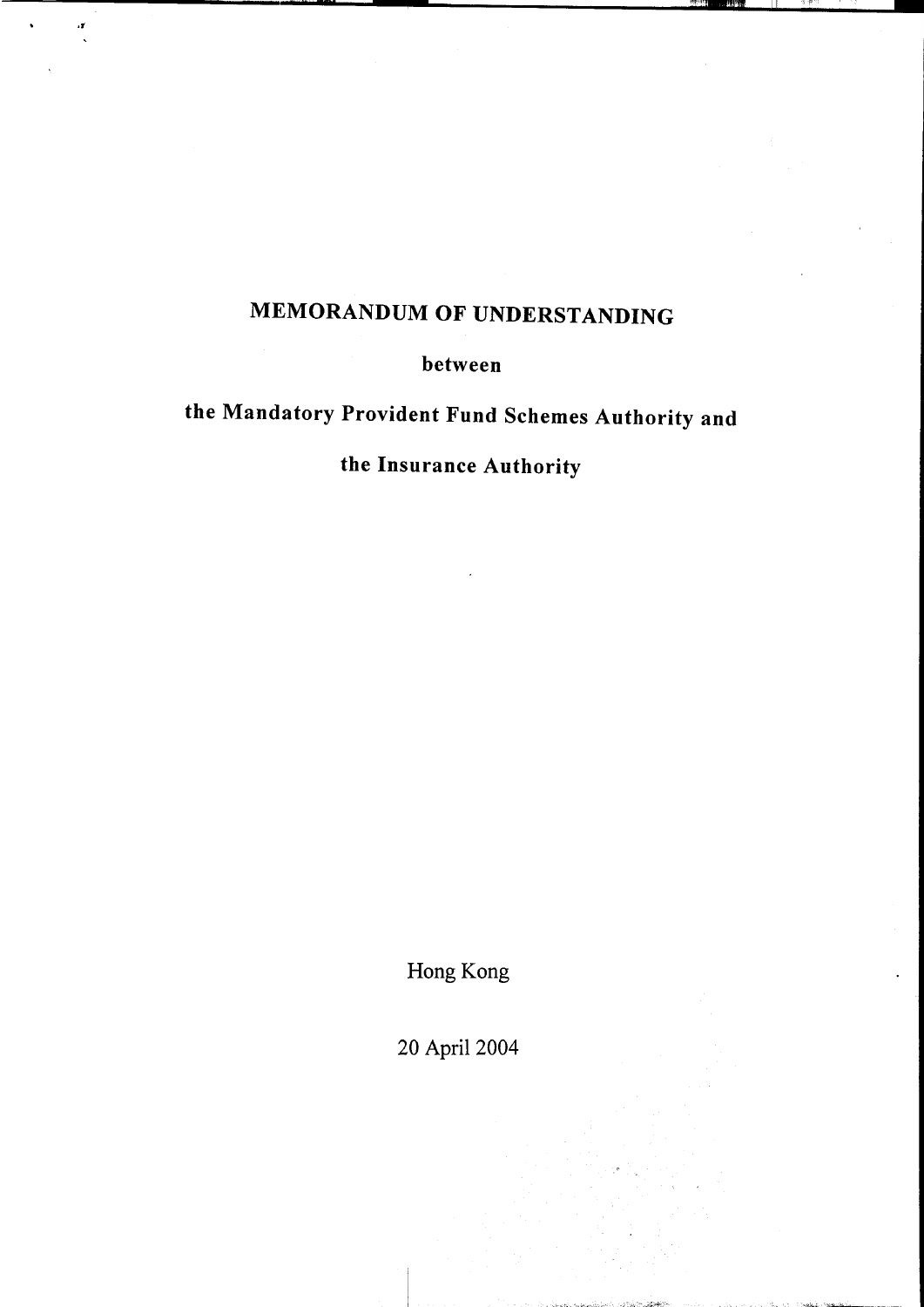#### INTRODUCTION

1. This Memorandum of Understanding ("MoU") sets out the framework agreed between the Mandatory Provident Fund Schemes Authority ("MPFA") and the Insurance Authority ("lA") (each referred to as a "party", together as "parties"), for strengthening co-operation in respect of supervision of entities or Mandatory Provident Fund ("MPF") intermediaries in which the parties have a mutual regulatory interest.

#### **PRINCIPLES**

- 2. This MoU recognises the following principles:
	- (a) the parties will use their best endeavours to meet the terms of this MoU;
	- (b) for institutions, groups or MPF intermediaries where both the MPFA and the IA have an interest, the parties will use their best endeavours to ensure that there are no gaps in regulatory supervision and to eliminate the unnecessary duplication of supervisory effort;
	- (c) to the extent permitted by applicable laws, each party will use reasonable efforts to ensure that the other party is provided with all relevant information so that the other party may effectively perform its statutory functions;
	- (d) this MoU does not modify or supersede any law or regulation;
	- (e) this MoU does not detract from the respective statutory functions of the parties under the relevant Ordinances (including the Mandatory Provident Fund Schemes Ordinance (Cap. 485) ("MPFSO") and the Insurance Companies Ordinance (Cap. 41) ("ICO");
	- (f) this MoU does not amount to a delegation of any of the powers, duties and obligations of the parties;
	- (g) this MoU does not create, directly or indirectly, any rights, obligations or liabilities, enforceable by the parties or by any third party; and
	- (h) this MoU does not affect any arrangements under any other MoU that either party has entered into or may enter into with any other party.

#### CO-ORDINATION

\_\_~ili'C , """""C

- 3. The following are circumstances which may be of supervisory concern to both parties:
	- (a) regulating MPF investment funds in the form of long term insurance policies providing retirement-related benefits (e.g. Class G and Class H msurance policies);

,  $\frac{1}{2}$ ,  $\frac{1}{2}$ ,  $\frac{1}{2}$ ,  $\frac{1}{2}$ ,  $\frac{1}{2}$ ,  $\frac{1}{2}$ ,  $\frac{1}{2}$ ,  $\frac{1}{2}$ ,  $\frac{1}{2}$ ,  $\frac{1}{2}$ ,  $\frac{1}{2}$ ,  $\frac{1}{2}$ ,  $\frac{1}{2}$ ,  $\frac{1}{2}$ ,  $\frac{1}{2}$ ,  $\frac{1}{2}$ ,  $\frac{1}{2}$ ,  $\frac{1}{2}$ ,  $\frac{1}{2}$ ,  $\frac{1}{2}$ ,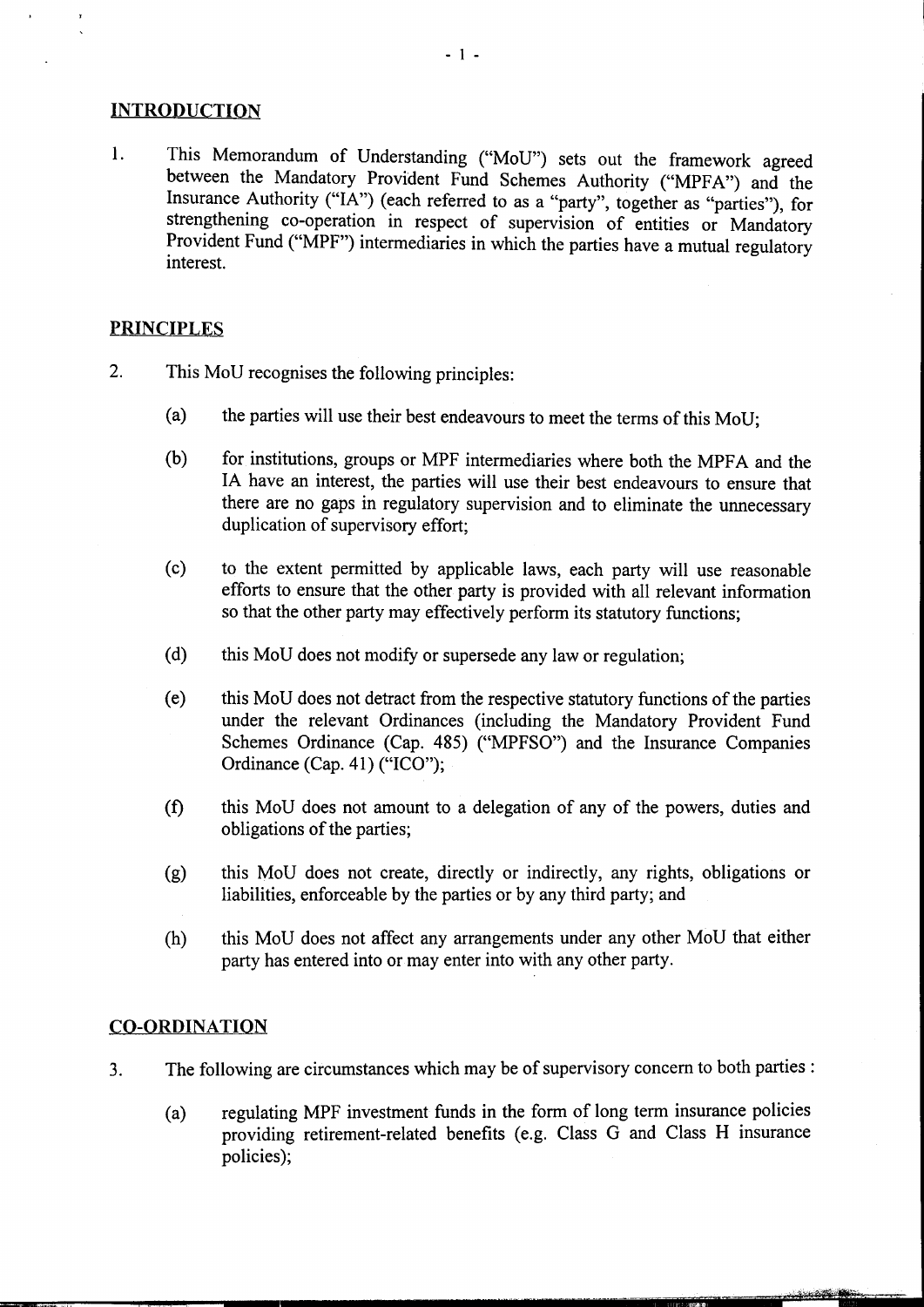- (b) ensuring authorized insurers have adequate reserves for MPF guaranteed funds in the form of Class G insurance policies;
- (c) monitoring of MPF intermediaries under the insurance regulatory regime; and
- (d) regulating financial groups with both MPF scheme operators and insurance entities.
- 4. The parties will share any regulatory concerns or adverse findings discovered during their respective on-going supervisory processes following the information sharing mechanism set out in the next section. If either party notes a change in the condition of an entity under its supervision that could threaten the financial stability of the financial groups of which it is a part, the party noting the change will notify the other party of the relevant details immediately. Where necessary, the parties shall meet as soon as practicable to discuss a co-ordinated supervisory response.

#### INFORMATION SHARING

5. By virtue of section 42(1)(d) of the MPFSO and section 53A(3)(e) of the ICO, the MPFA and the lA, respectively, may disclose information to the other where to do so will enable or assist the other to exercise its functions and it is not contrary to the interest of the scheme members/policy holders or the public interest to make such disclosure.

#### **Regular Information Sharing**

- 6. Both parties shall make available to the other party the relevant data and information to facilitate high-level, off-site monitoring of activities that are of mutual supervisory interest to the parties.
- 7. Occasionally either party may take disciplinary action or other supervisory enforcement action against a regulated entity or its staff in which the other party has a supervisory interest. In these situations, the enforcing party shall provide prompt notification to the other party as soon as the enforcement or disciplinary action becomes probable.
- 8. As customer complaints can often provide insight into the effectiveness of various management controls, the parties shall periodically exchange the details of relevant complaints received, e.g. complaints in relation to insurers received by the MPFA, or complaints in relation to MPF schemes promoted by insurers / trustees or misconduct of MPF intermediaries received by the IA. In the event that either party receives a complaint that requires the input of the other party or the other party's handling, the receiving party shall forward the complaint immediately to the other party for necessary action. In these situations, both parties shall exchange information and keep the other party apprised of the progress in handling the complaint.

~, -~-~-~ C c---, ~\_e~ ,~ '7~-~,~,':;;'.~"[:~f,'cfc'" ,~ ""..".",'"",.,."..~...r.- .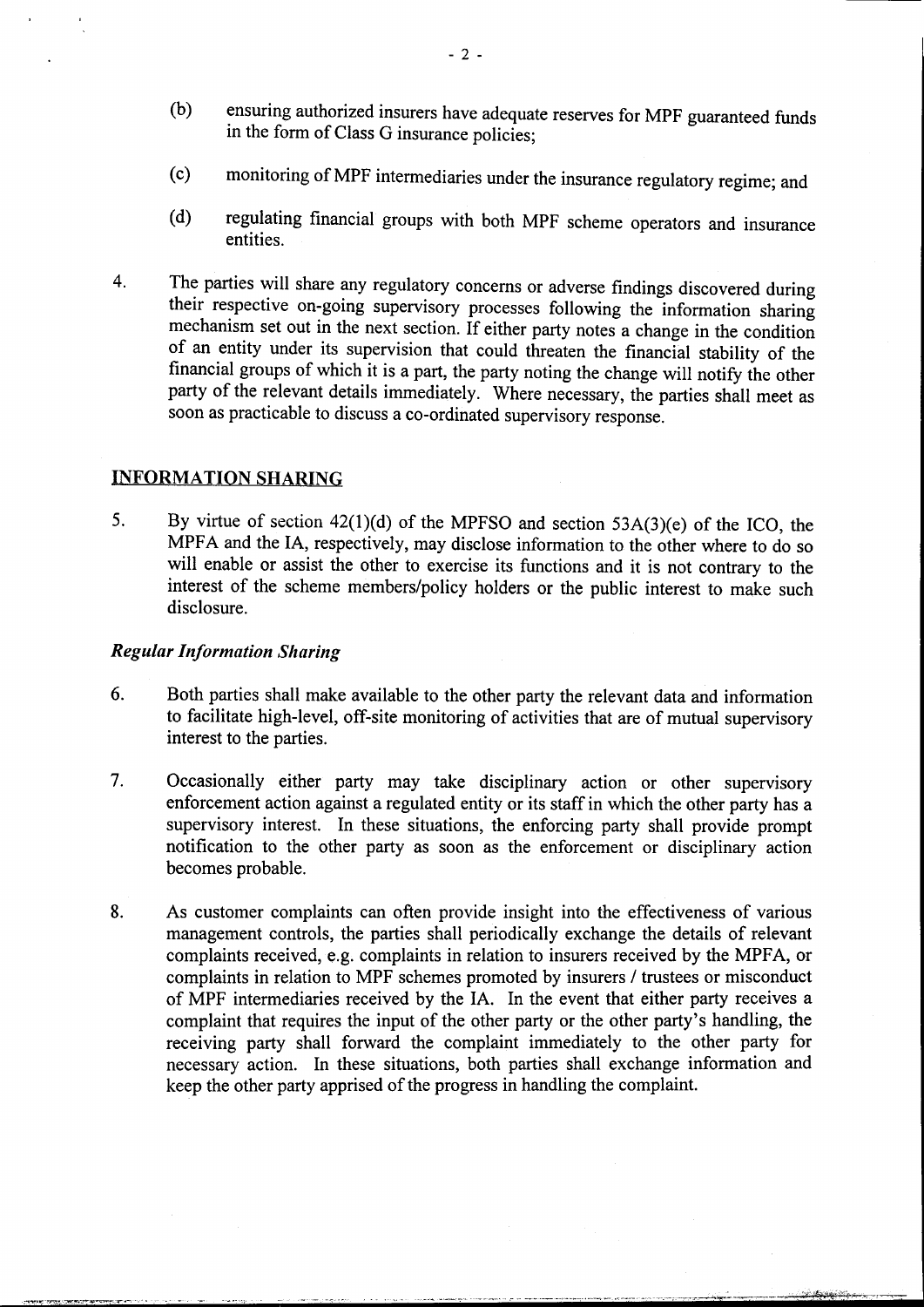#### Ad Hoc Information Requests

.

- 9. During the course of normal activities, either party may, from time to time, need information on a particular entity (or entities) under the other party's primary supervision. In these situations, a party may request specific information on a specific entity (or specific entities) from the other party.
- 10. The requesting party shall request the information in writing conveyed by the most appropriate means having regard to the urgency of the matter in question. The request should be routed through the designated contact points of the two parties referred to in paragraph 20 below and shall include:
	- (a) the name(s) of the relevant entity (entities);
	- (b) the date or period for which the information is requested;
	- (c) a detailed description of the information requested; and
	- (d) the reason for the request.
- 11. Upon receipt of a request for information, the providing party will acknowledge receipt of the request, consider the request in the light of paragraph 5 above, and estimate any delivery date for the information.
- 12. The providing party will notify the requesting party as soon as possible if it is not able to provide the requested information as well as the rationale behind the refusal to provide the requested information. If possible, the providing party should suggest similar information available or other sources for the requested information.
- 13. If the providing party is unable to fulfil an information request, the requesting party may seek the necessary information from its regulated institution.

#### Confidentiality and Use of Information

- 14. Information is to be provided by each party in accordance with the law and for the purposes of assisting the other party in the performance of its regulatory functions.
- 15. Information so provided is to be used by the recipient only for the purposes of performing its regulatory and supervisory functions, and except as otherwise required by the relevant laws, should not be disclosed to any third party without the prior written consent of the party providing the information.
- 16. Each party will establish and maintain such safeguards as are necessary and appropriate to protect the confidentiality of such information.

#### MPF INSURANCE POLICY LIAISON GROUP

- 17. An MPF Insurance Policy Liaison Group ("the Liaison Group") has been established between the two parties. Specifically, the Liaison Group's terms of reference are:
	- (a) To delineate the respective jurisdictions and responsibilities of the IA and the MPFA in the regulation of Class G and Class  $\hat{H}$  insurance policies ("G & H

c.-~" ~~~~~",'~;;::":""'!';;':'...",. -"-~~\_"":;';+'~¥f"" .\_,.-",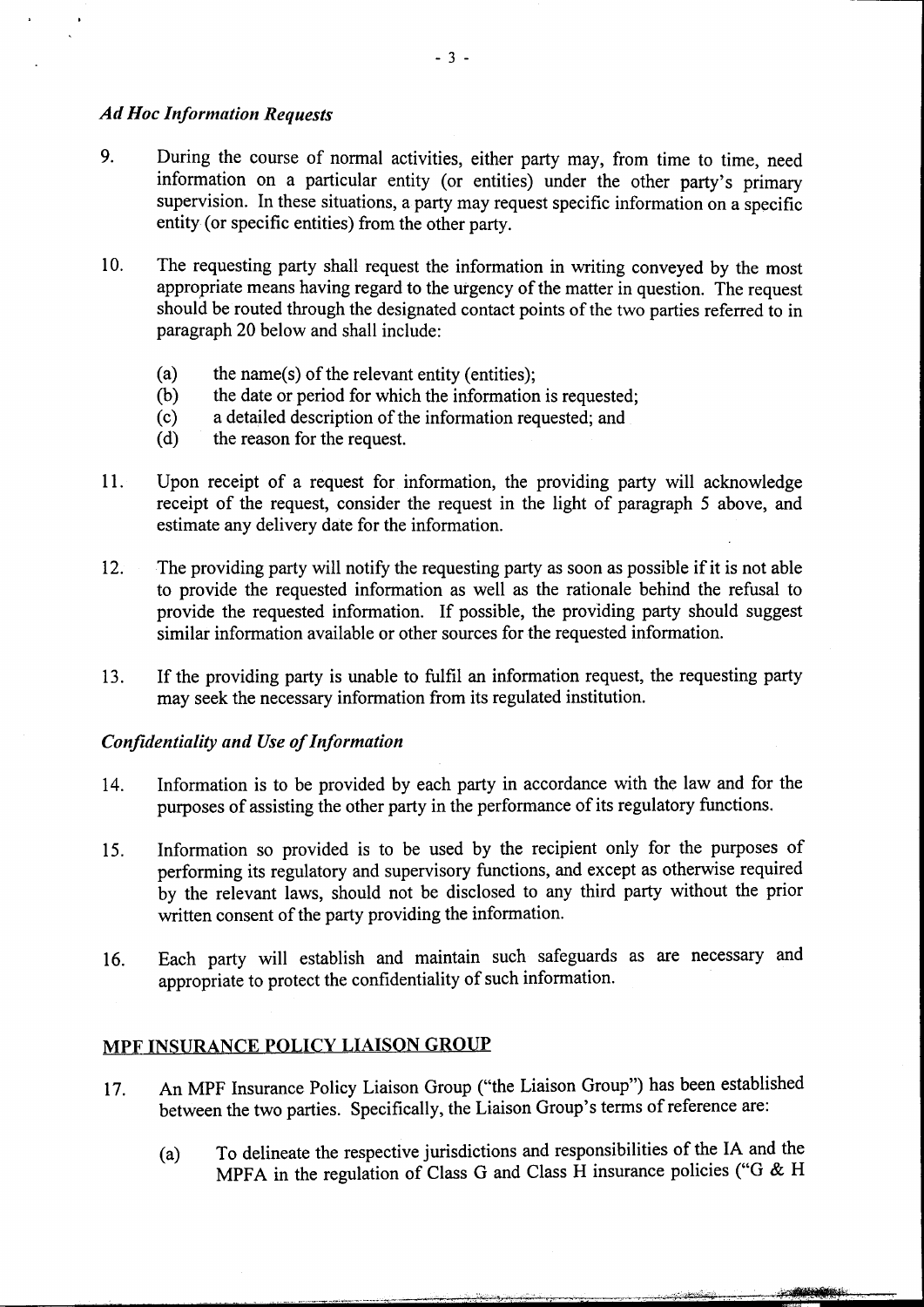policies") with a view to avoiding "regulatory overlaps" and bridging "regulatory gaps";

- (b) To establish channels for and facilitate exchange of information in relation to G & H policies, including insurers offering these G & H policies;
- (c) To identify risk issues and explore means and measures to reduce risks associated with  $G \& H$  policies; and
- (d) To ensure consistent regulatory approach on the regulation of MPF business.
- 18. There will be regular meetings of the Liaison Group at intervals to be agreed between the parties to discuss current or evolving supervisory issues. These meetings will be chaired alternately by the parties and will be formally minuted.
- 19. Ad hoc meetings to deal with specific supervisory concerns, such as regulatory or disciplinary action, may be called by either of the parties and will be chaired by the one who initiates the meeting. These meetings will be formally minuted.

### OTHER AREAS OF LIAISON

.:/ ..

- 20. The parties will each appoint a person or persons to be the principal point of contact between the parties who will ensure the efficiency and effectiveness of the coordination and exchange of information processes between the parties. The Annex identifies the principal points of contact of each party. Either party may change its principal points of contact by giving written notice to the other.
- 21. The parties will liaise, consult each other and co-operate as far as possible on the form and content of guidelines, codes, etc. which cover topics of mutual concern (e.g. adequacy of reserving for MPF guaranteed funds) to ensure consistency.
- 22. Concerning the regulation of MPF intermediaries, the two parties and other financial regulators previously also entered into another MoU among them. Under that MoU, an MPF Intermediaries Regulation Co-ordinating Committee had been established among the regulators to co-ordinate the regulation of MPF intermediaries.

INSURANCE AUTHORITY Signed for and on behalf of the MANDATORY PROVIDENT FUND SCHEMES AUTHORITY

 $R = 1$ 

Da 2 0 APR 2004 Dated: 2 0 APR 2004

, where  $\mathcal{A}$   $\mathcal{A}$   $\mathcal{A}$ 

""",~".lli"""~'" "